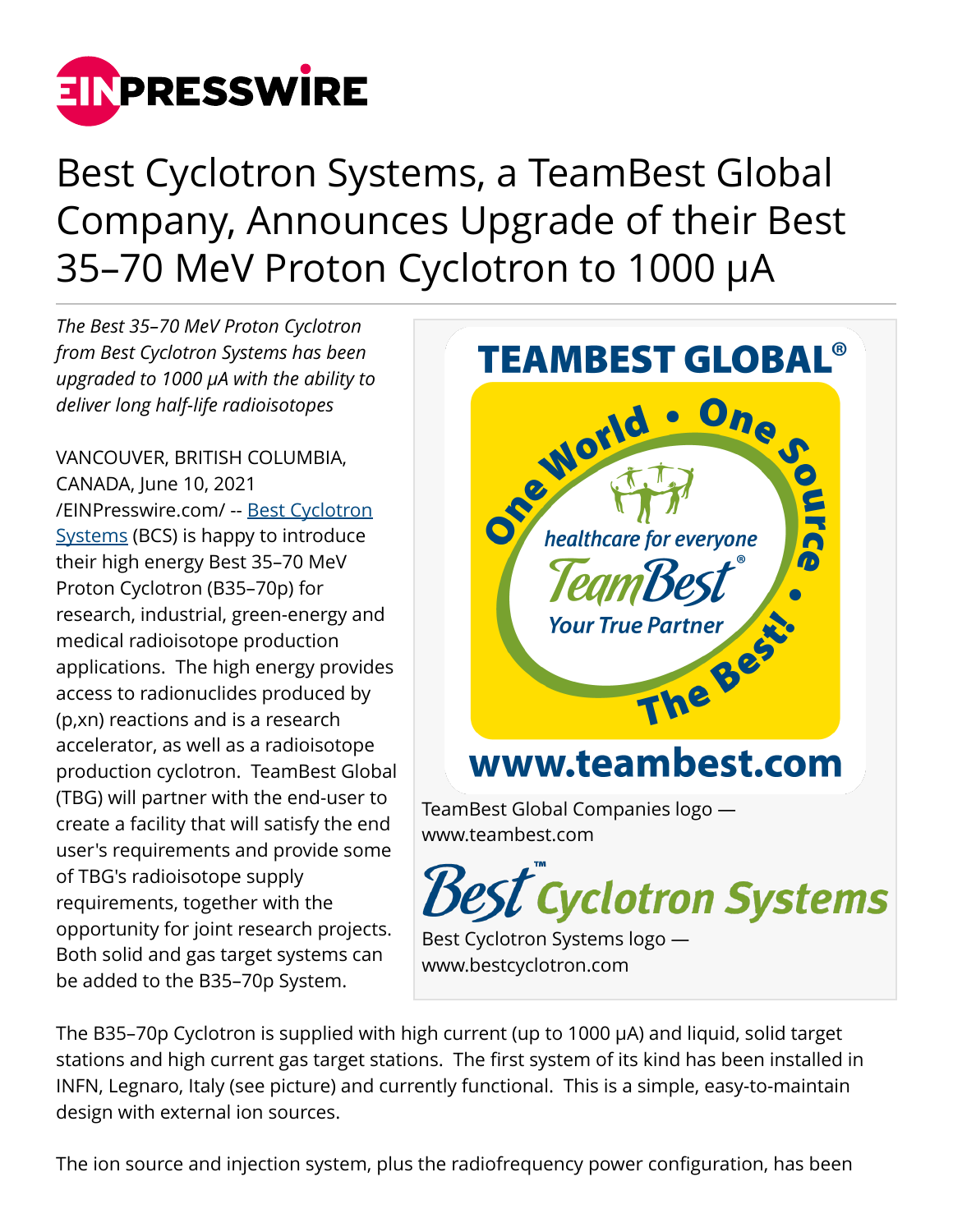reconfigured to increase the beam current over the operating energies of 35 to 70 MeV to over 1000 µA. This allows high yields of generator radioisotopes such as Germanium-68 and Strontium-82. Likewise, therapy radioisotopes such as Lu-177 are available.

The available radioisotopes include, but are not limited to: Tc-99m, Ga-67, In-11, Cu-67, Ru-86, Cs-131, Tl-201, I-123 and Sr-82.

Some of the features the B35-70p Cyclotron include, but not limited to: – Isotopes can be produced in large quantities suitable for commercial radiopharmacies

– Beam line has variable energy design, with two extracted beams from cyclotron into switching magnets



Best 70 MeV Proton Cyclotron installed in INFN, Legnaro, Italy (Photo courtesy of Laboratori Nazionali di Legnaro)



- 2- or 3-way switching magnet design allowing for 4 or 6 beam line configuration
- Solid, liquid and gas target designs available in varying formats
- Custom configurations and designs

– Neutron production targets and neutron beam channel configurations are available for high neutron flux applications

– Easy to operate and maintain with an external ion source

TeamBest Global (TBG) Companies and [Best Cure Foundation](http://www.bestcure.md) (BCF) are planning to establish hundreds of cyclotrons and other systems worldwide for Radioisotope Production, Research, Green Energy, etc., and operate them for more efficient Medical Diagnosis/Treatment/Research and Green Energy Developments.

For more information about [TeamBest Global Companies](http://www.teambest.com) and Best Cyclotron Systems, please visit:

[www.teambest.com](http://www.teambest.com) [www.bestcyclotron.com](http://www.bestcyclotron.com) [www.bestabt.com](http://www.bestabt.com) [www.bestcure.md](http://www.bestcure.md)

To read most recent news from TeamBest Global Companies, please visit: [http://www.teambest.com/news\\_press.html](http://www.teambest.com/news_press.html)